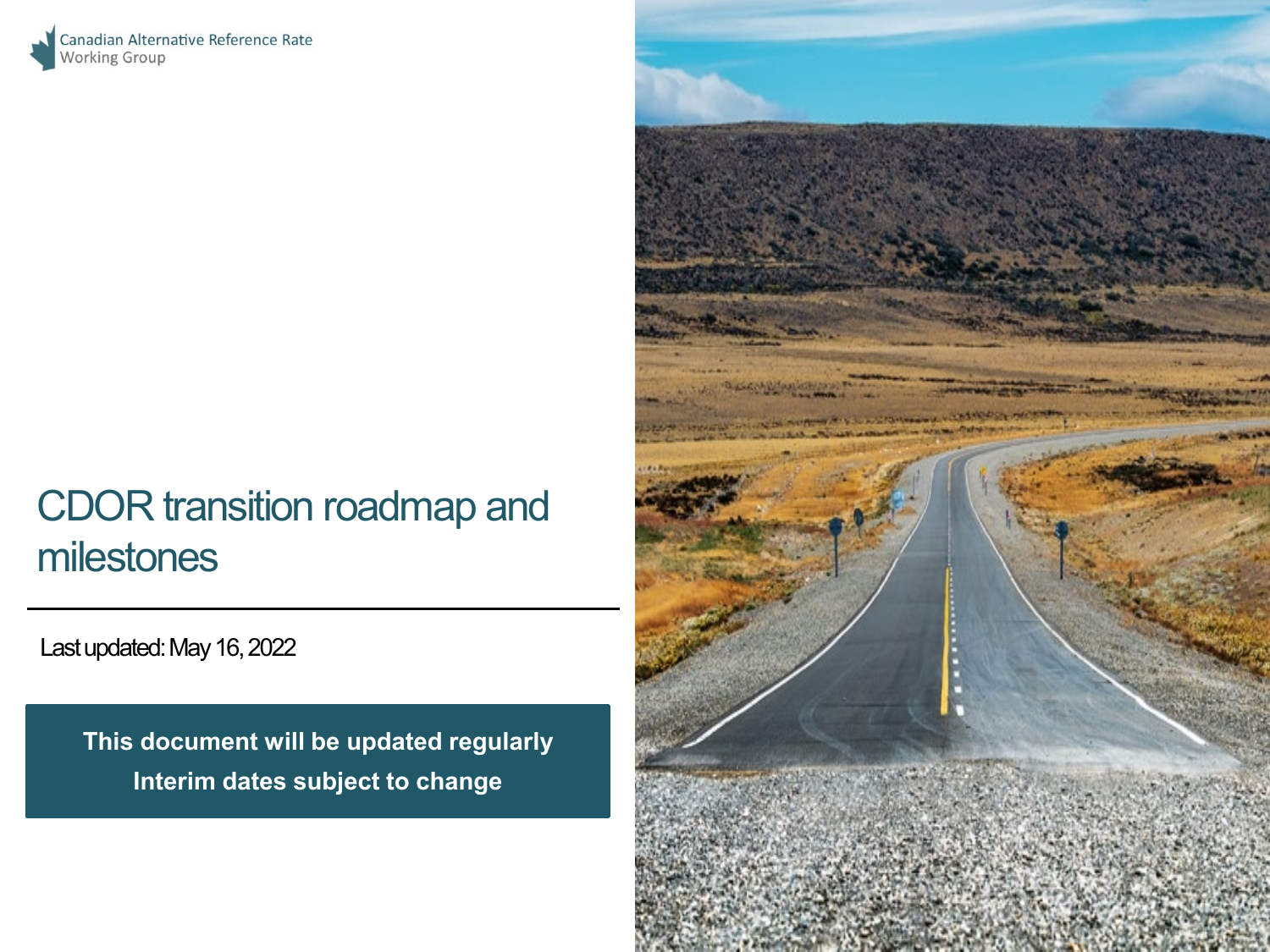## Canadian two-stage transition plan for CDOR

- With RBSL's [announcement](https://www.refinitiv.com/content/dam/marketing/en_us/documents/methodology/cdor-cessation-notice.pdf) on May 16, 2022 that it will cease the publication of CDOR after June 28, 2024, **CARR** will begin to implement the two-stage transition plan published in its December 2021 White Paper:
	- ► **Stage 1:** By the end of June 2023 all market participants are expected to transition new derivative (bilateral, cleared and exchanged-traded) and securities contracts or transactions from CDOR to overnight CORRA inarrears. No new CDOR exposure will be booked after that date with limited exceptions. Those exceptions include derivatives that hedge or reduce CDOR exposures of derivatives or securities transacted before June 30, 2023 or in loan agreements transacted through until June 28, 2024.
	- ► Stage 2: Market participants would be allowed to continue to transact in new CDOR based loans, with robust CDOR fallbacks, until the cessation of CDOR after June 28, 2024. Market participants can continue to hedge CDOR based loans with CDOR based derivatives until this end date. Market participants can choose to transition their loan facilities to reference CORRA in-arrears, Term CORRA or any other alternative rate that is available at any point during this transition period.
- No CDOR rates will be available or published after June 28, 2024 and any exposure to CDOR after this date will need to revert to any agreed CDOR fallbacks.



\* Except where derivatives hedge or reduce CDOR exposures in derivatives or securities transacted before June 30, 2023 or in loan agreements transacted before June 30, 2024.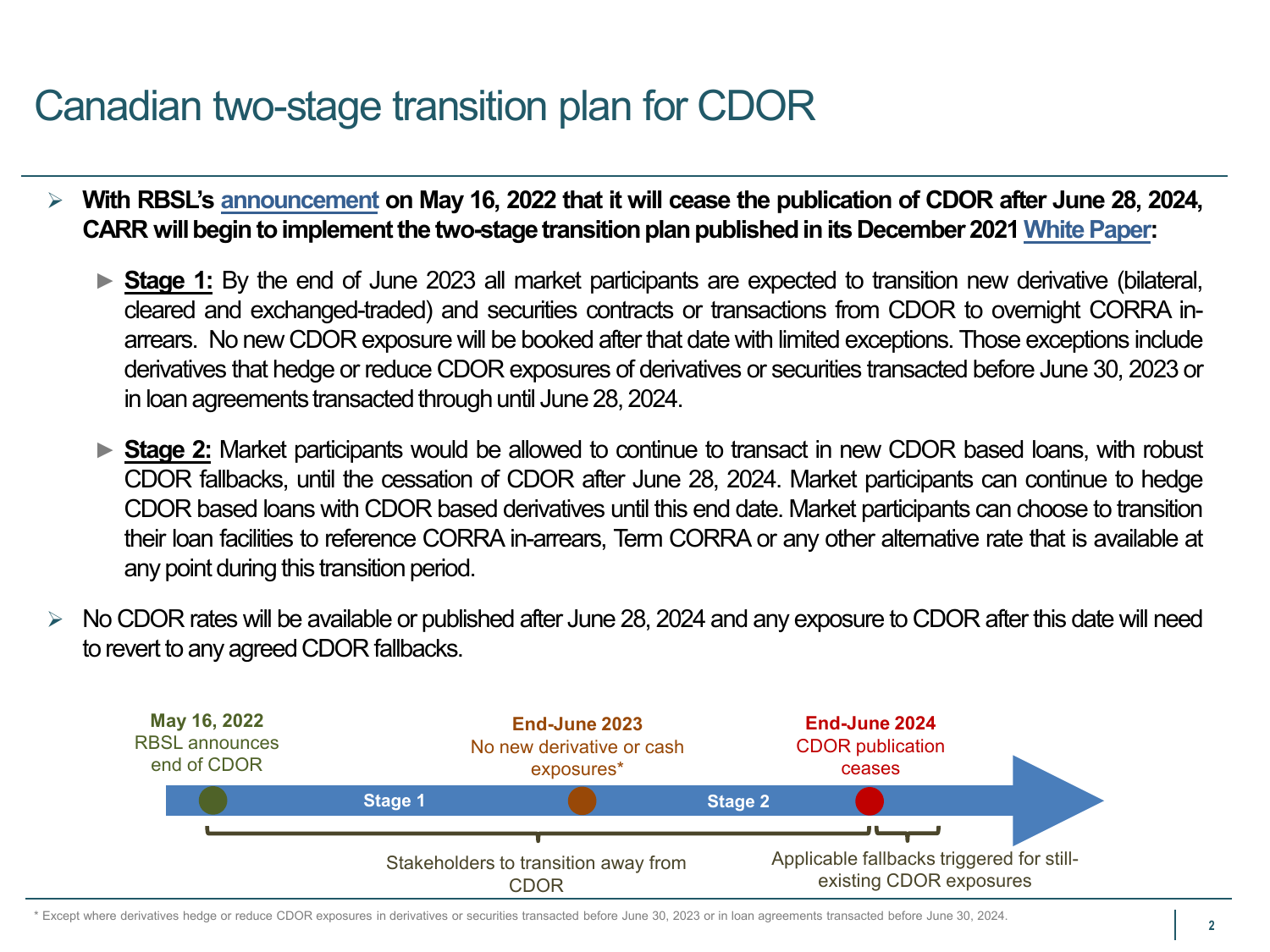# CARR's key short-term priorities (1)

### **Term CORRA**

- ► CARR has today launched a [consultation](https://www.bankofcanada.ca/?p=226644) on the need to introduce a forward-looking Term CORRA benchmark to potentially replace CDOR in certain types of loan agreements/products. The consultation closes on June 13, 2022 and, based on the responses, CARR will decide whether a 1- and 3-month Term CORRA is needed.
- ► Should these rates be needed, and can be constructed in accordance with IOSCO principles, they could start to be published by the end of Q3-2023. Term CORRA calculation methodology would be based on trading activity in CORRA futures, similar to the approach used with Term SOFR.

#### **Legacy securityexposure**

- ► CARR is currently assessing the size and nature of the exposure of securities referencing CDOR that mature after the CDOR cessation date of June 28, 2024 to determine the amount and number of "tough" legacy securities (i.e. those securities with weak or no fallbacks and are difficult to modify).
- ► The preliminary analysis shows that the amount and number of "tough" legacy securities is relatively small and therefore would not require a legislative solution. The next step is to assess the various options available to resolve the fallback issue with these types of securities.

#### **Derivatives**

► CARR is finalizing the transition path to CORRA based derivatives, including the various "CORRA First" initiatives to generate increased CORRA based liquidity.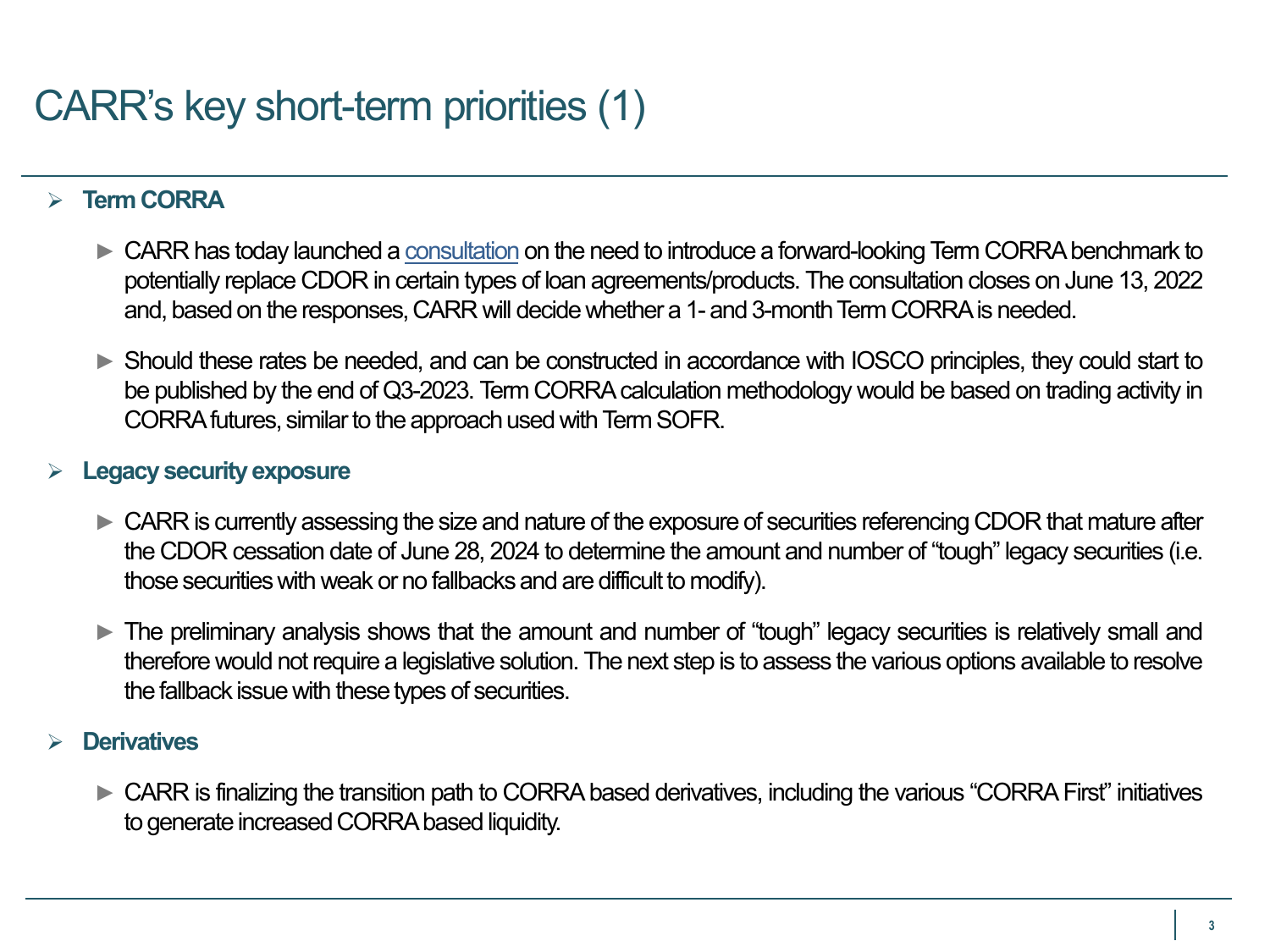# CARR's key short-term priorities (2)

### **CORRA-based cashsecurities**

- ► A number of Canadian banks have already issued in-arrears CORRA based floating-rate notes and Canada Mortgage Bonds (CMB) will be moving to using in-arrears CORRA for their FRN issuance starting in May 2022.
- ► CARR expects the bond market will increasingly move to using in-arrears CORRA as the primary benchmark through the remainder of 2022 until June 2023 after which time in-arrears CORRA will be the only available benchmark.

#### **Loans**

► CARR will finalize the recommended fallback language for CDOR based loan facilities that mature after CDOR's end-date. Should the results of the Term CORRA consultation lead to the development of a Term CORRA benchmark, CARR will develop appropriate Term CORRA loan conventions.

#### **Systems readiness**

- ► CARR will work with major system vendors as they prepare their systems to transition to CORRA within the applicable transition timelines.
- ► CARR will develop user quides and checklists.

### **Resourcematerial**

► CARR will continue to update this transition roadmap and milestones as the work progresses. CARR's website will be a key source for further information on the transition and CARR will hold numerous roundtables over the next two years to discuss any issues related to the transition.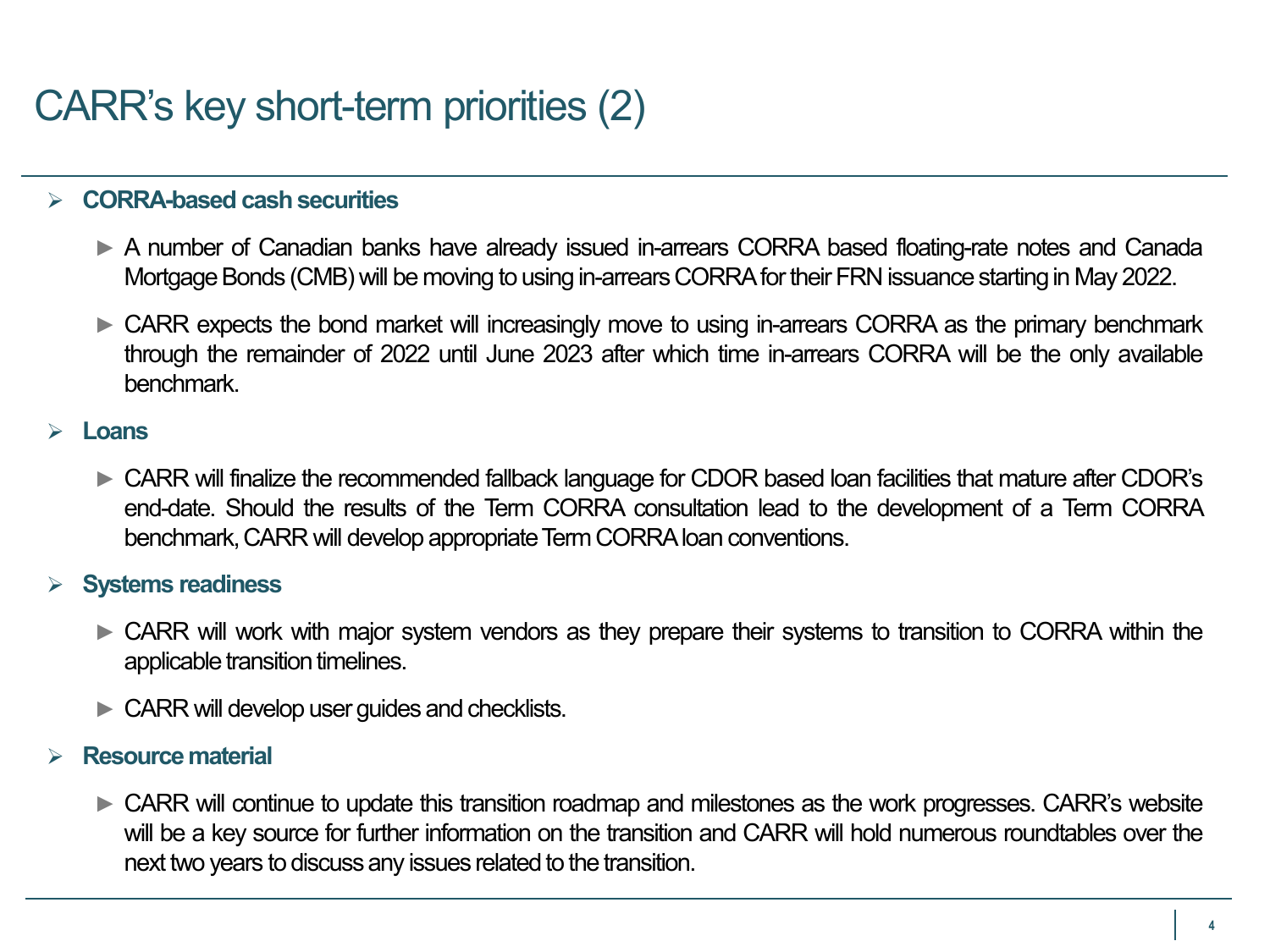## CDOR transition roadmap and milestones

**Phased-in milestone** 

**SSSS** To be confirmed

|                    | <b>Milestones</b>                                                         | 2022           |                 |    | 2023           |                        |    |    | 2024                                   |                |
|--------------------|---------------------------------------------------------------------------|----------------|-----------------|----|----------------|------------------------|----|----|----------------------------------------|----------------|
|                    |                                                                           | Q <sub>2</sub> | Q3              | Q4 | Q <sub>1</sub> | Q2                     | Q3 | Q4 | Q <sub>1</sub>                         | Q <sub>2</sub> |
|                    | Refinitiv CDOR announcement, ISDA fallback spread adjustment fixed        |                | May 16, 2022    |    |                |                        |    |    |                                        |                |
| CORRA<br>Term      | Term CORRA consultation                                                   |                |                 |    |                |                        |    |    |                                        |                |
|                    | RFP for Term CORRA Administrator                                          |                |                 |    |                |                        |    |    | To be confirmed                        |                |
|                    | Finalize Term CORRA Administrator                                         |                |                 |    |                |                        |    |    | by CARR following<br><b>Term CORRA</b> |                |
|                    | Term CORRA launched                                                       |                |                 |    |                |                        |    |    | consultation                           |                |
| Derivatives        | 1-month CORRA futures launched                                            |                |                 |    |                |                        |    |    |                                        |                |
|                    | Interbank liquidity transitions to CORRA                                  |                |                 |    |                |                        |    |    |                                        |                |
|                    | • CORRA-first (interbank linear derivatives)                              |                |                 |    |                | <b>January 9, 2023</b> |    |    |                                        |                |
|                    | • CORRA-first (interbank non-linear derivs. & cross-currency basis swaps) |                |                 |    |                | <b>March 27, 2023</b>  |    |    |                                        |                |
|                    | Liquidity for new client transactions moves to CORRA                      |                |                 |    |                |                        |    |    |                                        |                |
| Cash<br>securities | New issue cash securities transition to CORRA                             |                |                 |    |                |                        |    |    |                                        |                |
|                    | CMB FRNs move to CORRA                                                    |                | <b>May 2022</b> |    |                |                        |    |    |                                        |                |
|                    | Finalize tough legacy securities and transition plan                      |                |                 |    |                |                        |    |    |                                        |                |
|                    | End of stage 1 "No new CDOR securities or derivatives"                    |                |                 |    |                | June 30, 2023          |    |    |                                        |                |
| Loans              | Finalize CDOR fallback language for loans                                 |                |                 |    |                |                        |    |    |                                        |                |
|                    | Develop market conventions for Term CORRA loans (TBC)                     |                |                 |    |                |                        |    |    |                                        |                |
|                    | New loans start to reference in-arrears CORRA or Term CORRA (if avail.)   |                |                 |    |                |                        |    |    |                                        |                |
|                    | Bank funding migrates away from BA issuance                               |                |                 |    |                |                        |    |    |                                        |                |
|                    | End of stage 2 "CDOR cessation", CDOR fallbacks now in effect             |                |                 |    |                |                        |    |    | June 28, 2024                          |                |